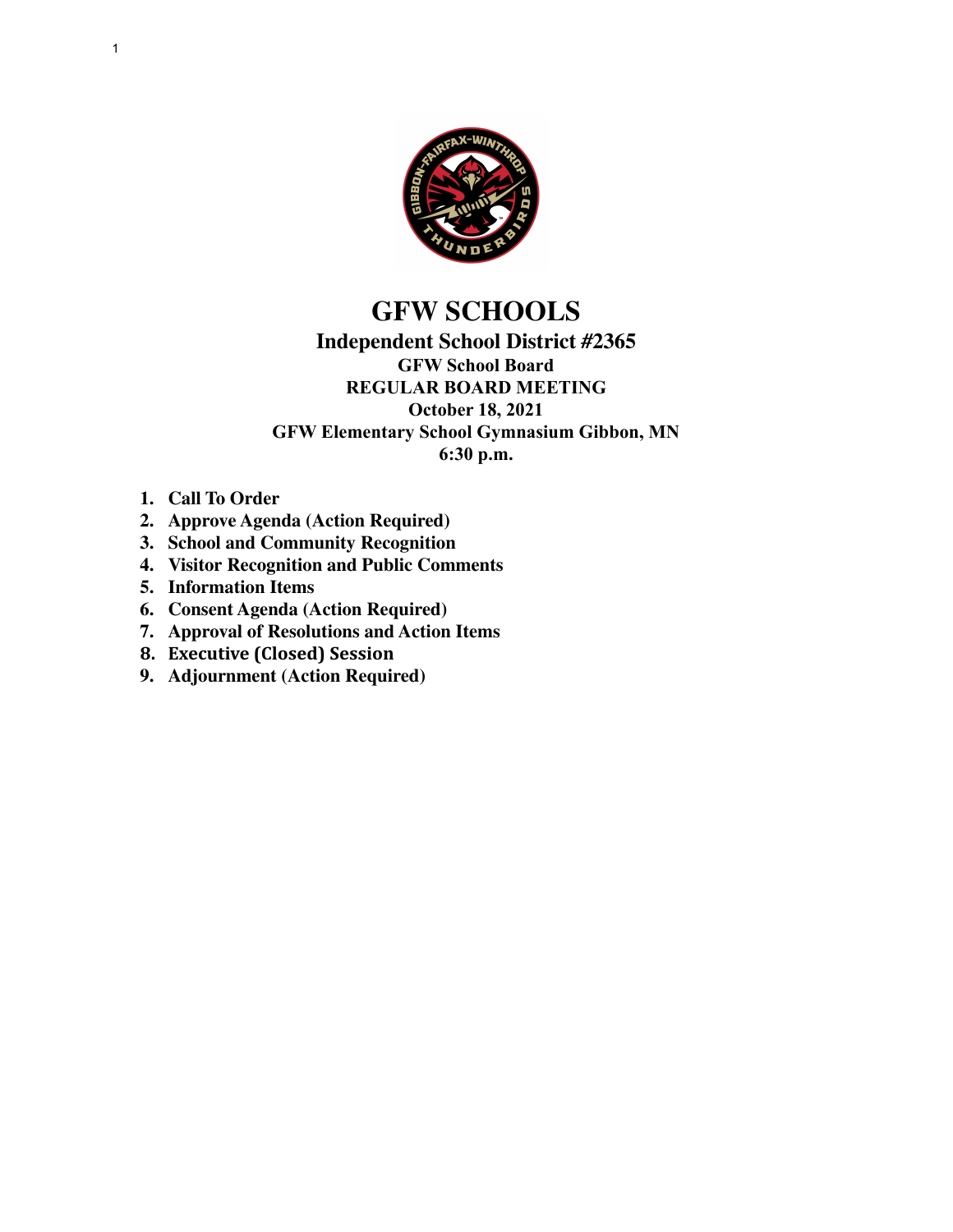

# **GFW SCHOOLS**

# **Independent School District #2365**

# **GFW School Board**

#### **REGULAR BOARD MEETING October 18, 2021**

## **GFW Elementary School Gymnasium Gibbon, MN**

**6:30 p.m.**

- **1. Call To Order**
- **2. Approve Agenda (Action Required)**
- **3. School and Community Recognition**
	- a. Transportation Team
- **4. Visitor Recognition and Public Comments**

### **5. Information Items**

- a. Superintendent Report
	- i. Signage
- b. MS/HS and Elementary School Principal Reports
- c. Dashir Report
- d. School Board Representative
- e. Board Reports
	- **MSHSL**
	- ii. River Bend District
	- iii. Community Education
	- iv. Early Childhood Family Education
	- v. MSBA Legislative Liaison
	- vi. Sibley County Children's Collaborative
	- vii. Thunderbird Foundation
	- viii. Certified Staff Negotiations
	- ix. Classified and Bus Drivers Negotiations
	- x. Administrative Negotiations
	- xi. Q-Comp
	- xii. Activity Committee
	- xiii. Facilities Committee
	- xiv. Finance Committee
	- xv. Personnel Committee
	- xvi. Board Development Committee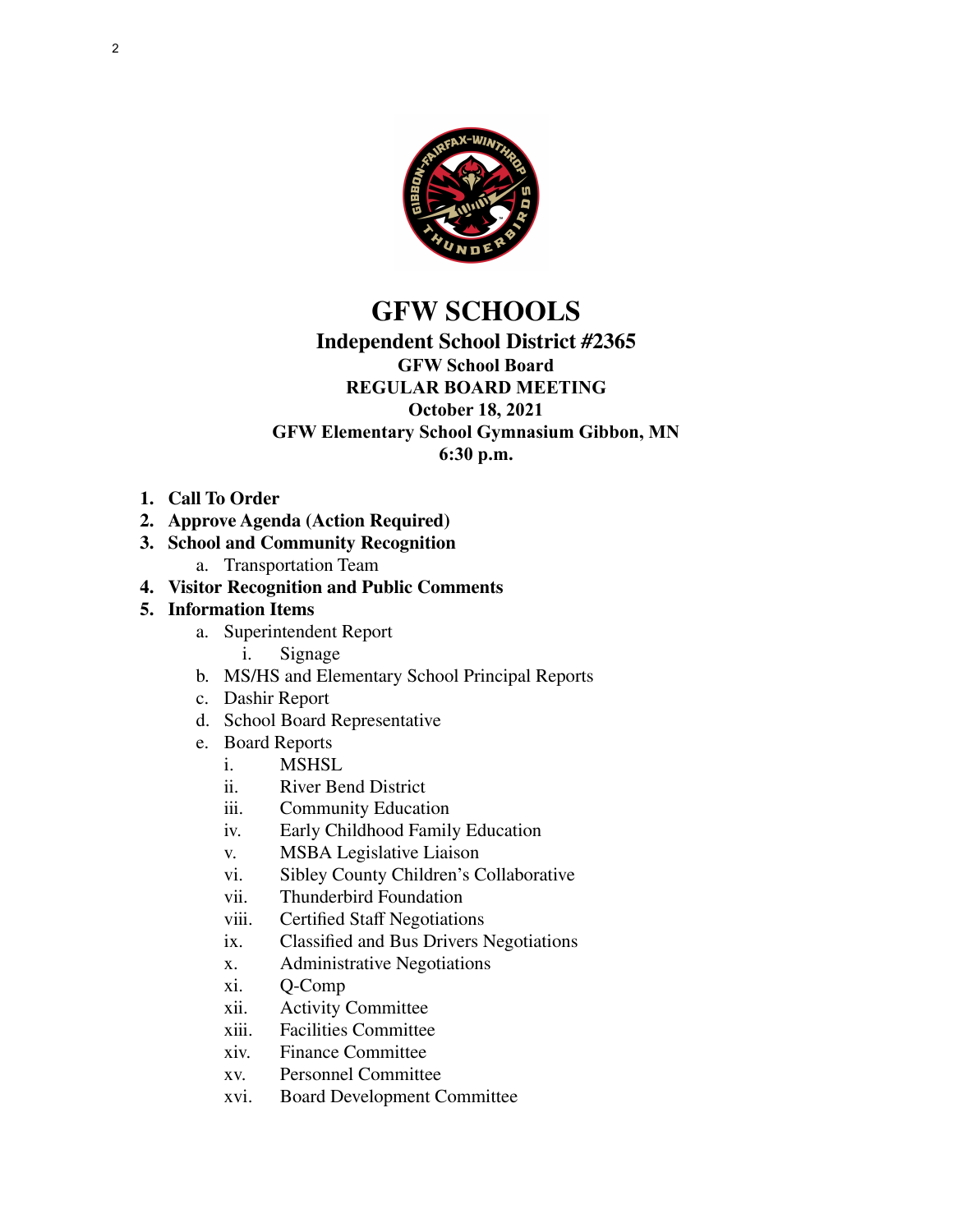- f. Business Services
- g. Athletics/Activities

#### **6. Consent Agenda (Action Required)**

- a. Approval of Regular Board Meeting Minutes, September 20, 2021
- b. Approval of Finance Report (Board Summary, Monthly Budget Report)
- c. Approval of Disbursements (Payment Register)
- d. Approval of Activity Account Review
- e. Approval of Personnel
	- i. Hires
		- 1. Samarah Forster Theater/Play Director Effective 9/30/21
		- 2. April Gunderman Paraprofessional Effective 10/7/2021
		- 3. Ryan Jacobson Head Boys Basketball Coach Effective 10/8/2021
		- 4. Lyna Kaskinen Van Driver Effective 10/1/2021
		- 5. Amy Foster MS/HS Headcook Effective 10/4/2021
		- 6. Nicole Jaus T-Bird Club Effective 9/7/2021
	- ii. Resignations
		- 1. Certified
			- a.
		- 2. Classified
			- a. Audra Oswald Asst Cook Effective 7/20/21
		- 3. Bus Drivers
			- a.
		- 4. Other
			- a.
	- iii. Retirements
		- 1. Certified
		- 2. Classified Retirements
		- 3. Bus Retirements
		- 4. Other
	- iv. Leaves
		- 1. Certified Leaves
			- a. Jennifer Thompson 5 Years
		- 2. Classified Leaves
			- a. Cathy Schweiss FMLA effective 9/20/2021 for Approx 8 weeks.
		- 3. Administrative Leaves
		- 4. Other Leaves
		- a.
	- v. Transfers

1.

### **7. Approval of Resolutions and Action Items**

a. Resolution: Donations **(Attachment)** - Roll Call Vote

### **8. Executive (Closed) Session**

a. The Open Meeting Law, Minnesota Statute section 13D.05, subdivision 3(a), states that the School Board may close a meeting for the purpose of